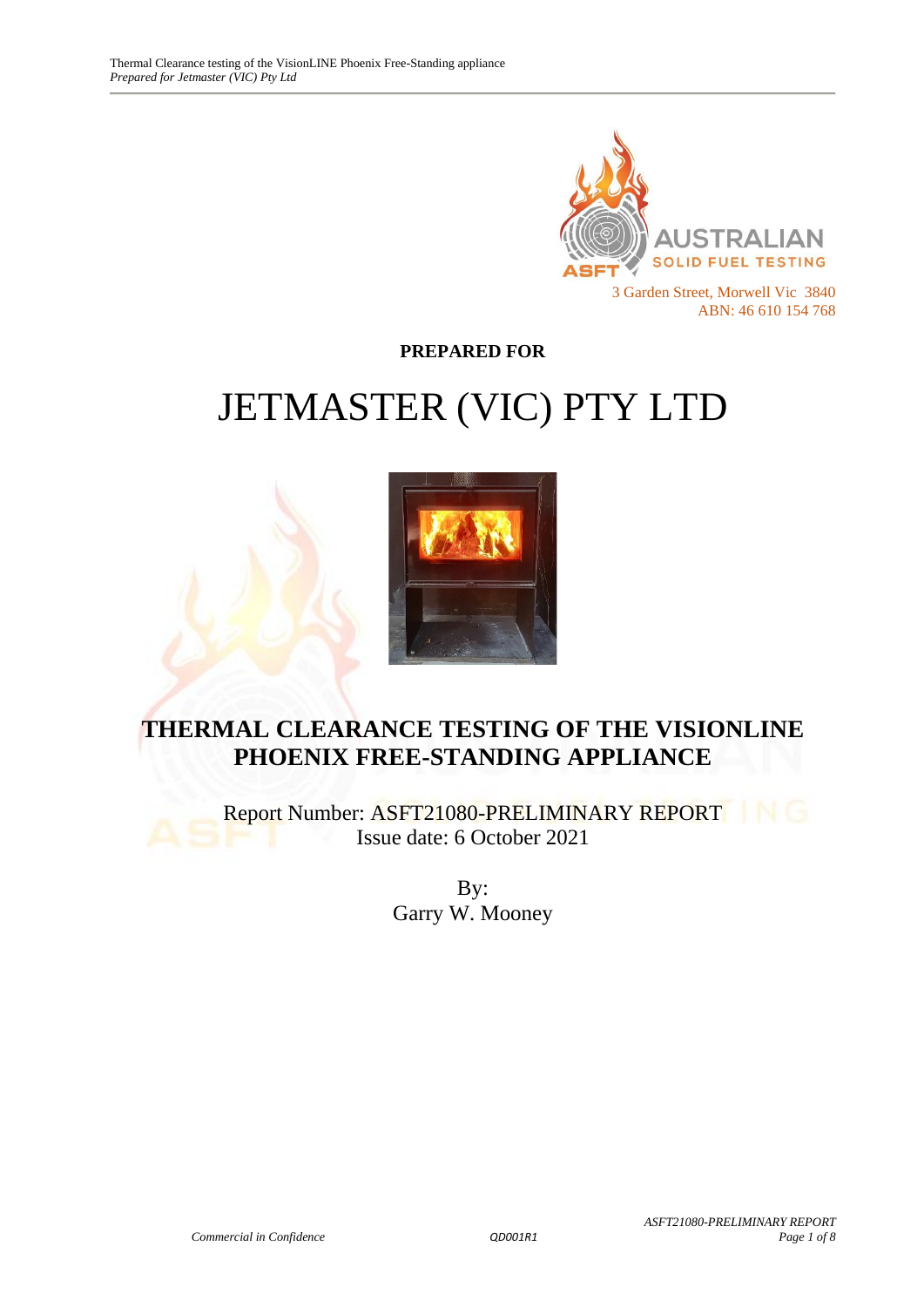#### **Report Distribution**

#### **Jetmaster (Vic) Pty Ltd** 444 Swan Road Richmond Vic 3121

Mr Ashley Stride

ASFT Report Archive



| <b>Revision</b> | Date      | Comments                                                                    |
|-----------------|-----------|-----------------------------------------------------------------------------|
|                 | 6/10/2021 | Preliminary report – awaiting payment and engineering drawings of appliance |
|                 |           |                                                                             |

#### **Disclaimer**

This Report is intended only for the use of the individual or entity named above (Intended Recipient). ASFT is not liable to the Intended Recipient in respect of any loss, damage, cost or expense suffered as a result of reliance on the information contained in this Report or any actions taken or not taken on the basis of this Report. In particular, results presented in this Report relate exclusively to the samples selected by the Intended Recipient and no responsibility is taken for the representativeness of these samples.

This report shall not be reproduced except in full, without written approval of ASFT.

QD-001R1 Copyright © 2021 ASFT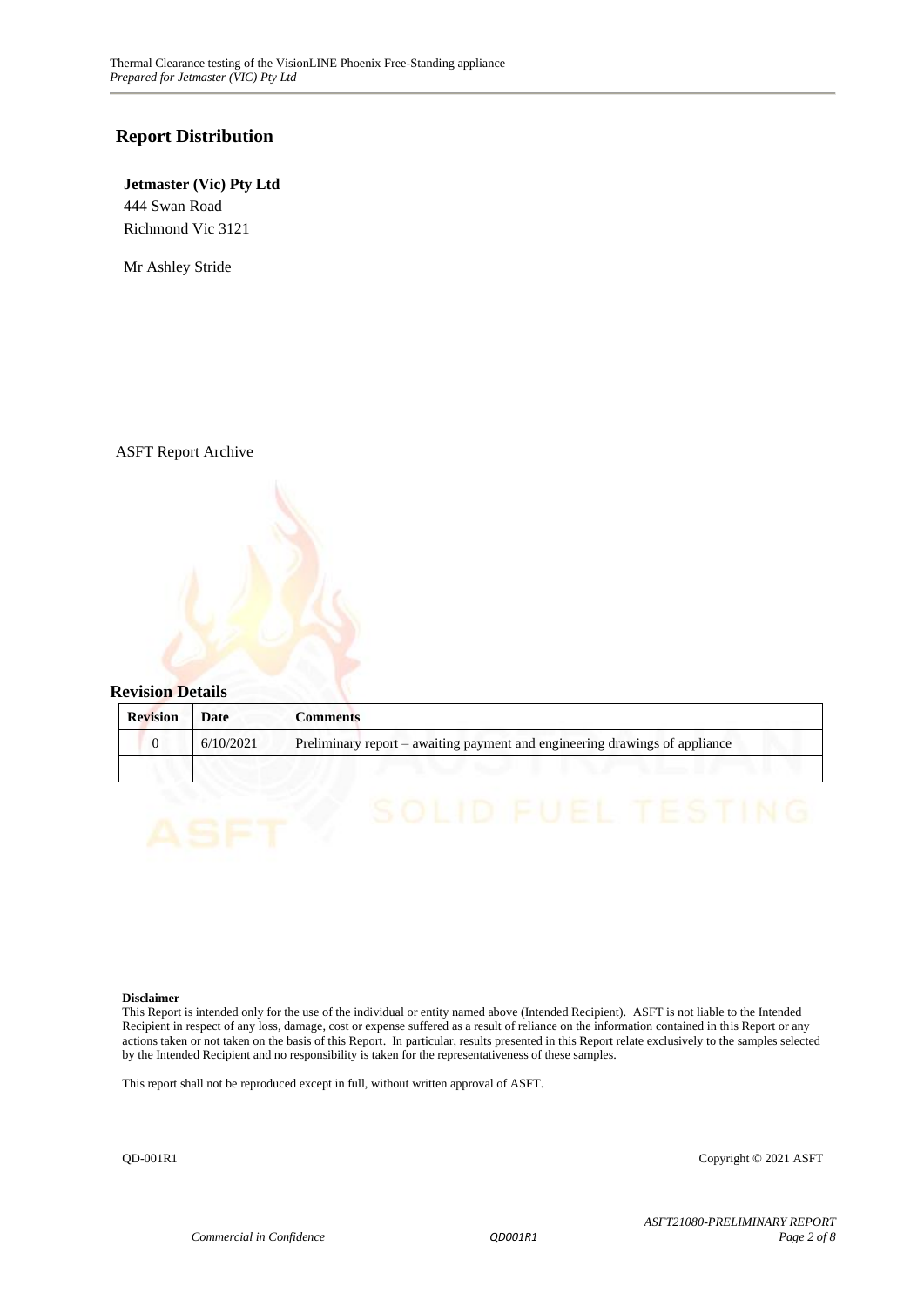#### **THERMAL CLEARANCE TESTING OF THE VISIONLINE PHOENIX FREE-STANDING APPLIANCE**

#### **Report**

The VisionLINE Phoenix Free-Standing appliance installed with a VisionLINE Default 6" Flue Kit with 8" decromesh casing was tested in two positions in a manner conforming to joint Australian/New Zealand Standard 2918:2018, Appendix B.

A minimum 870mm deep x 930mm wide x 6mm thick floor protector (compressed board) should be used under and in front of the appliance base when installing the appliance (see joint AS/NZS 2918:2018 3.3.2). The floor protector should extend 300mm in front of the appliance door and be placed centrally in the 930mm width. The Thermal resistivity of the floor protector is 0.026m².K/W for 6mm thick compressed board sheets.

The VisionLINE Phoenix Free-Standing solid fuel appliance installed with a VisionLINE Default 6" Flue Kit with 8" decromesh casing conforms to the requirements of the joint AS/NZS 2918:2018 Standard, Appendix B.

The appliance and flue system were tested at the following clearances:





\*When installed with an additional 180° stainless steel rear flue shield fitted between the decromesh casing and the active flue from the appliance top plate to the ceiling, the rear wall clearance can be reduced to 150mm from a combustible wall.



rear flue shield fitted between the decromesh casing and the active flue from the appliance top plate to the ceiling.

Figure 1 – Clearance Diagram

| <b>Signed</b> |                          | <b>Approved</b> |                                      |
|---------------|--------------------------|-----------------|--------------------------------------|
|               |                          |                 | <b>Steve Marland</b>                 |
| <b>Name</b>   | Garry W. Mooney          | <b>Name</b>     |                                      |
|               | <b>Technical Officer</b> |                 | Managing Director - Australian Solid |
| <b>Title</b>  |                          | <b>Title</b>    | <b>Fuel Testing</b>                  |
| Date          | 6/10/2021                | Date            | 6/10/2021                            |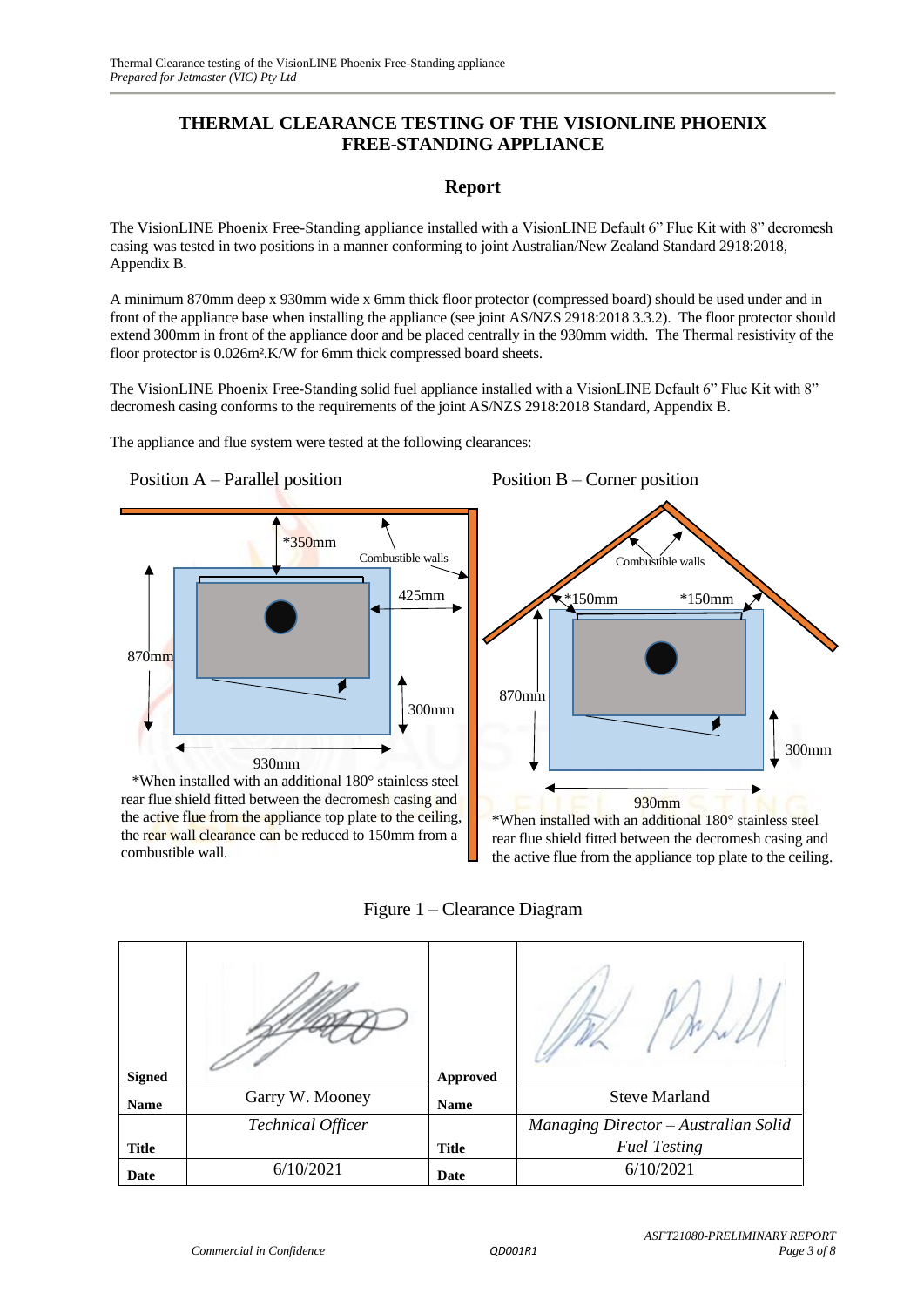## **1. INTRODUCTION**

Thermal Clearance testing of the Appliance and flue system took place on 1 and 4 October 2021 at the Australian Solid Fuel Testing Laboratory located at 3 Garden Street, Morwell, Victoria. The testing was performed by Mr G.W. Mooney and Mr S. Marland.

#### **2. PROCEDURE**

Testing was conducted as per Appendix B of AS/NZS2918;2018, Hot sites were located with the aid of an infra-red thermometer. Thermocouple tips were stapled onto the test surfaces, with black tape over the first 100 mm to facilitate consistent and accurate recording of temperatures. Thermocouple positions are shown in the table below:

| <b>Thermocouple</b> | Position                             | <b>Thermocouple</b> | Position                                |
|---------------------|--------------------------------------|---------------------|-----------------------------------------|
| No.                 |                                      | No.                 |                                         |
|                     | Floor - 1300mm in front of centre    | 16                  | $Floor - 150$ mm RHS of centre          |
| $\overline{2}$      | $Floor - 1200$ mm in front of centre | 17                  | $Floor - 300$ mm RHS of centre          |
| 3                   | Floor - 1050mm in front of centre    | 18                  | $Floor - 450$ mm RHS of centre          |
| 4                   | $Floor - 900$ mm in front of centre  | 19                  | Ceiling Ring – Inner side               |
| 5                   | $Floor - 750$ mm in front of centre  | 20                  | Ceiling $Ring - 25mm$ to side           |
| 6                   | $Floor - 600$ mm in front of centre  | 21                  | Ceiling Ring – Inner front              |
| 7                   | $Floor - 450$ mm in front of centre  | 22                  | Ceiling $Ring - 25mm$ in front          |
| 8                   | $Floor - 300$ mm in front of centre  | 23                  | Rear wall - 808mm from corner, 2149mm   |
|                     |                                      |                     | above the floor                         |
| 9                   | $Floor - 150$ mm in front of centre  | 24                  | Rear wall – 863mm from corner, 2176mm   |
|                     |                                      |                     | above the floor                         |
| 10                  | $Floor - Centre of flu$              | 25                  | Rear wall $-564$ mm from corner, 1158mm |
|                     |                                      |                     | above the floor                         |
| 11                  | $Floor - 150$ mm behind centre       | 26                  | RHS wall, 516mm from corner, 1206mm     |
|                     |                                      |                     | above the floor                         |
| 12                  | $Floor - 300$ mm behind centre       | 27                  | RHS wall, 615mm from corner, 1194mm     |
|                     |                                      |                     | above the floor                         |
| 13                  | $Floor - 450$ mm LHS of centre       | 28                  | RHS wall, 1355mm from corner, 771mm     |
|                     |                                      |                     | above the floor                         |
| 14                  | $Floor - 300$ mm LHS of centre       | 29                  | Rear wall – 752mm from corner, 1094mm   |
|                     |                                      |                     | above the floor                         |
| 15                  | Floor – 150mm LHS of centre          | 30                  | Ambient temperature                     |

Position A – Parallel Position

| Thermocouple | Position                               | <b>Thermocouple</b> | Position                                 |
|--------------|----------------------------------------|---------------------|------------------------------------------|
| No.          |                                        | No.                 |                                          |
| 19           | Ceiling $Ring - Inner side$            | 25                  | LHS wall $-665$ mm from corner, 753mm    |
|              |                                        |                     | above the floor                          |
| 20           | Ceiling $Ring - 25mm$ to               | 26                  | RHS wall, 784mm from corner, 827mm above |
|              |                                        |                     | the floor                                |
| 21           | Ceiling $Ring - Inner front$           | 27                  | RHS wall, 618mm from corner, 1204mm      |
|              |                                        |                     | above the floor                          |
| 22           | Ceiling $Ring - 25mm$ in front         | 28                  | RHS wall, 581mm from corner, 822mm above |
|              |                                        |                     | the floor                                |
| 23           | LHS wall $-$ 804mm from corner, 2130mm | 29                  | LHS wall, 696mm from corner, 1063mm      |
|              | above the floor                        |                     | above the floor                          |
| 24           | LHS wall $-537$ mm from corner, 1110mm | 30                  | Ambient temperature                      |
|              | above the floor                        |                     |                                          |

### TABLE 1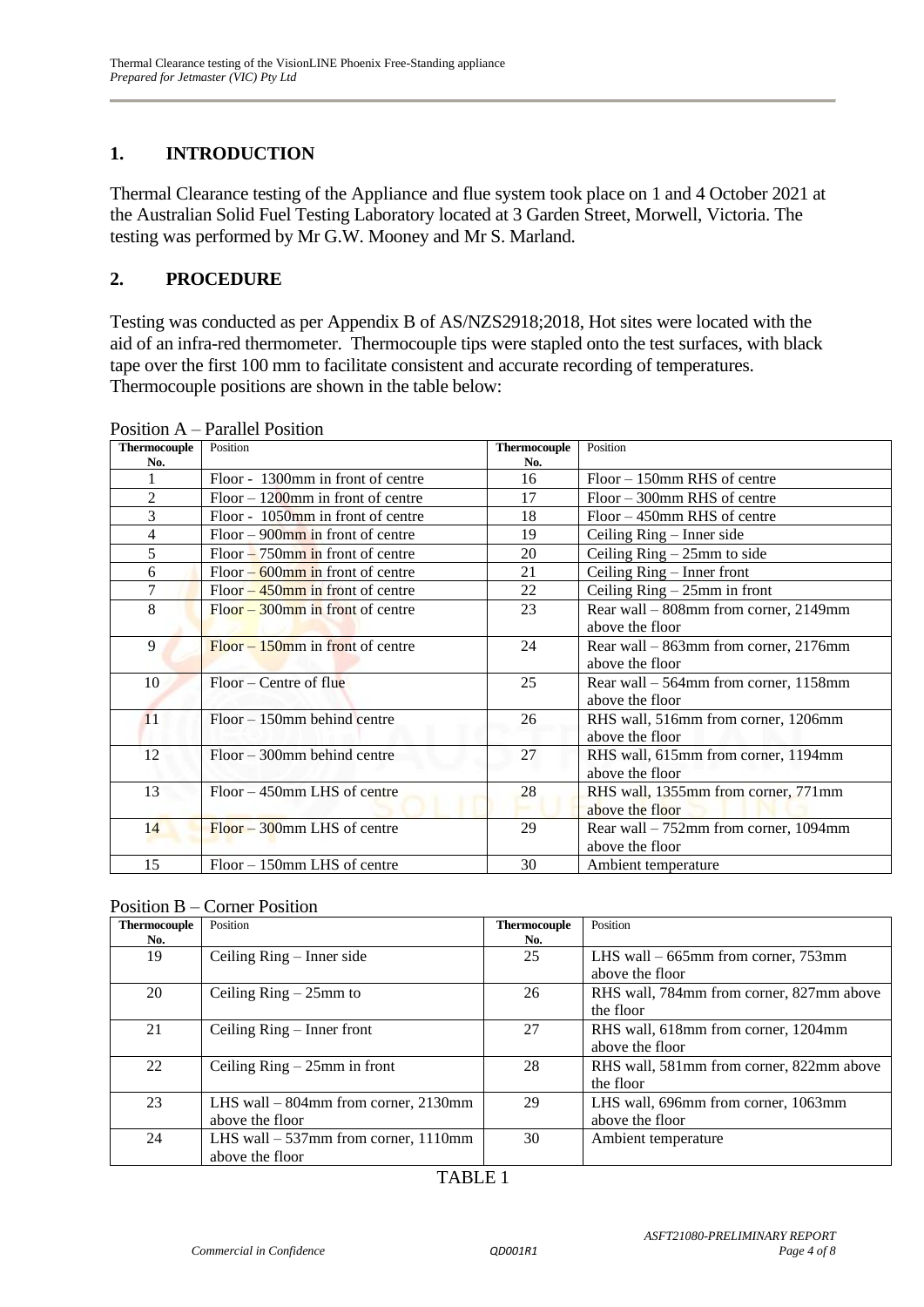#### **3. TEST FUEL**

Testing was conducted with Pinus Radiata as the test fuel which had a moisture content of 12.7% moisture. Each firewood piece was 300mm x 75mm x 45mm.

#### **4. FLUE SYSTEM**

The flue system used during testing was a VisionLINE Default 6" Flue Kit with 8" decromesh casing was supplied by VisionLINE Flue Systems. This flue system has not been tested to joint AS/NZS 2918:2018, Appendix F. The flue height was  $4.6 \pm 0.1$ m from the floor protector. Appendix 1 shows details of the flue system.

#### **5. RESULTS**

#### **5.1 High Fire Test**

The appliance was fired in accordance with Section B9.1 of AS/NZS2918;2018. The level of fuel was maintained between 50-75% of the full volume level of the fuel chamber during the High Fire test.

The average fuel load for initiating the High Fire tests was 8.6kg with an average refuelling rate of 1.6kg/10 minutes.

During High Fire testing it was found that the highest surface temperatures occurred when the primary air control and the baffle by-pass of the appliance was fully open.

#### **5.2 Flash Fire Test**

Immediately after the High Fire test was completed, sufficient embers were removed to bring the fire bed to a level of 15-25% of the fuel chamber volume. The appliance was then fired in accordance with Section B9.2 of AS/NZS2918;2018.

The average fuel load for initiating the Flash Fire tests was 7.1kg.

The highest temperature rises were achieved by leaving the main door resting against the door catch with the primary air and the baffle by-pass fully open.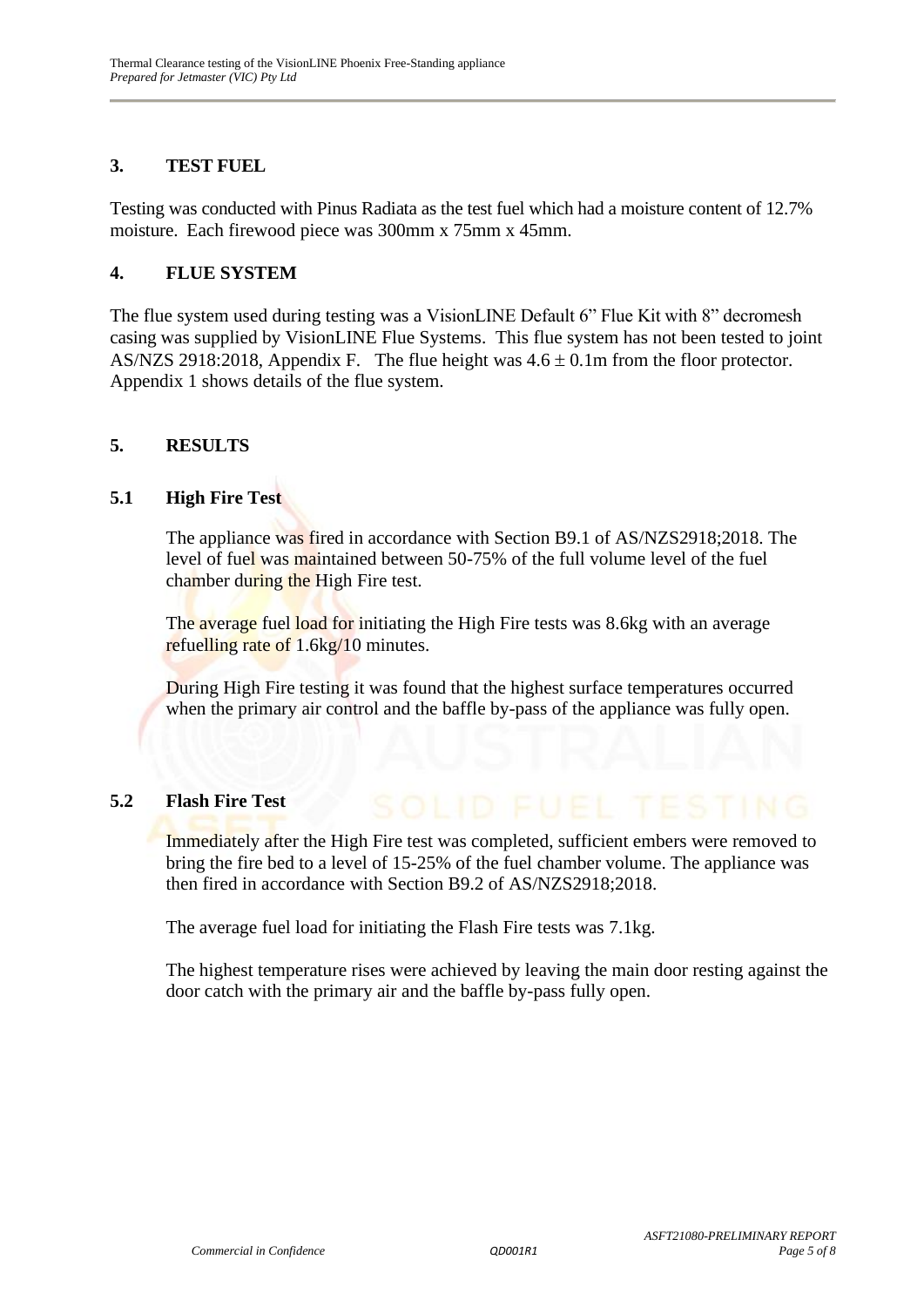#### **5.3 Ambient and Test Surface Temperatures**

The Tables below show the Ambient temperatures and test surfaces temperatures during testing of the appliance and flue combination:

| <b>Position</b> | <b>High Fire</b> | <b>Flash Fire</b> |
|-----------------|------------------|-------------------|
|                 | $15.7 - 25.6$    | $22.6 - 25.5$     |
|                 | $20.2 - 24.2$    | $19.9 - 24.6$     |

#### *Ambient Temperature RangeC*

#### *Maximum Surface Temperature Rise above Ambient - Position A*

| <b>Position</b>  | <b>Thermocouple</b><br><b>Number</b> | <b>High Fire</b><br>Test $(^{\circ}C)$ | <b>Thermocouple</b><br><b>Number</b> | <b>Flash Fire</b><br>Test $(^{\circ}C)$ |
|------------------|--------------------------------------|----------------------------------------|--------------------------------------|-----------------------------------------|
| Floor            |                                      | 48.1                                   |                                      | 51.4                                    |
| Ceiling          | 22                                   | 62.8                                   | 22                                   | 84.2                                    |
| <b>Rear Wall</b> | 29                                   | 62.5                                   | 29                                   | 77.5                                    |
| Side Wall        | 28                                   | 60.8                                   |                                      | 67.3                                    |

#### *Maximum Surface Temperature Rise above Ambient - Position B*

| <b>Position</b> | <b>Thermocouple</b><br><b>Number</b> | <b>High Fire</b><br>Test $(^{\circ}C)$ | <b>Thermocouple</b><br><b>Number</b> | <b>Flash Fire</b><br>Test $(^{\circ}C)$ |
|-----------------|--------------------------------------|----------------------------------------|--------------------------------------|-----------------------------------------|
| Ceiling         | 20                                   | 84.0                                   | 20                                   | 84.9                                    |
| <b>RHS Wall</b> | 27                                   | 60.6                                   | 27                                   | 72.2                                    |
| <b>LHS Wall</b> | 29                                   | 60.6                                   | 29                                   |                                         |

#### **5.4 Uncertainty of Measurement Statement**

- 5.5.1 The uncertainty of distance measurement for determining clearance distances was not greater than  $\pm$  3mm.
- 5.5.2 The uncertainty of temperature measurement during the entire test period was a maximum of  $\pm 2$ °C at a 95% confidence level.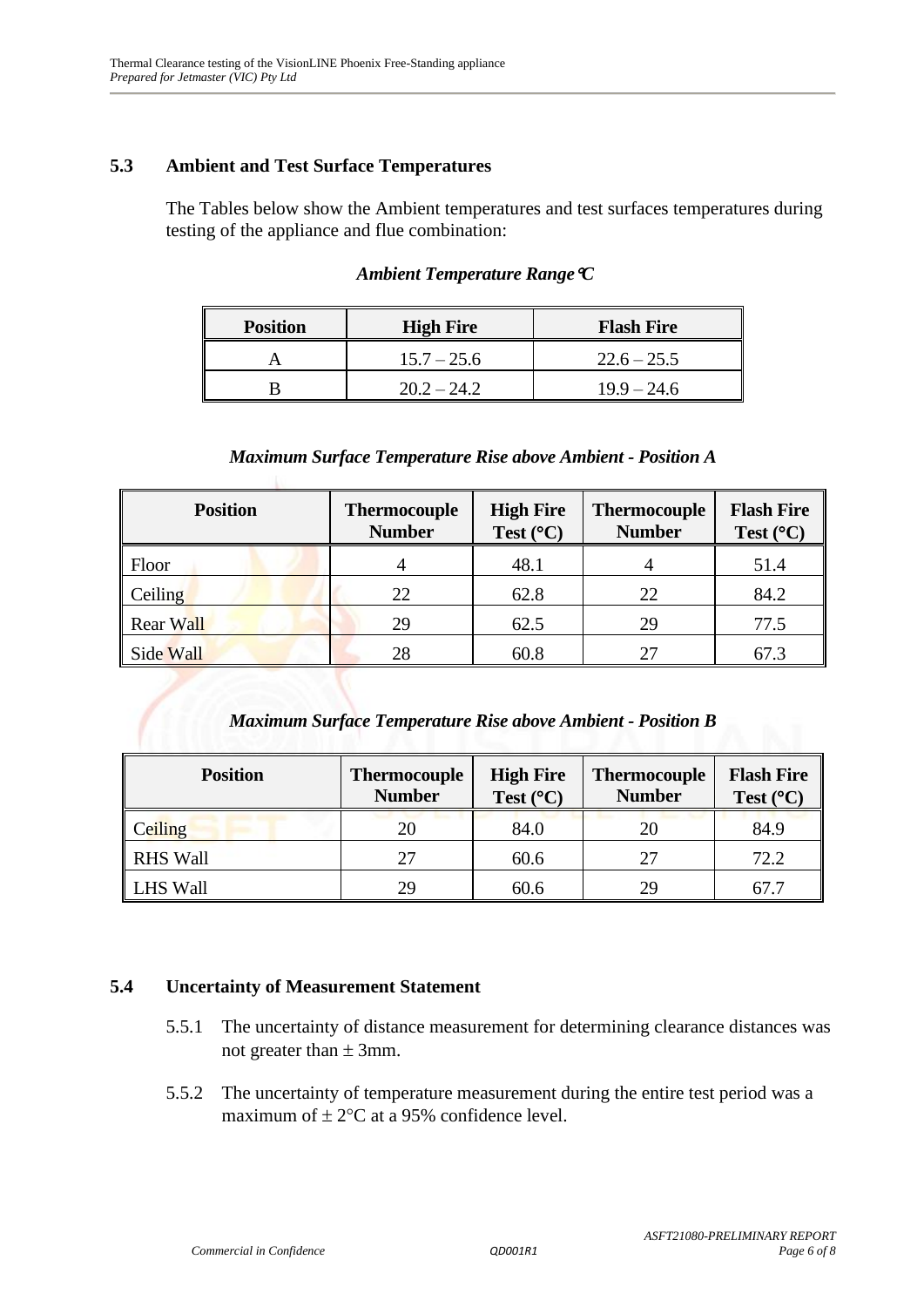#### **6. APPLIANCE CONSTRUCTION DETAILS**

The test results reported directly relate to the appliance/flue system tested. The details of the appliance given in this section include features which may affect safety clearances. Any change in the design/construction of this appliance or flue may invalidate this report. Below are the constructions details of the appliance:

| Appliance Model Name: VisionLINE Phoenix                                         |                        | Serial No: N/A                                                                                                                                                                                    |  |  |  |
|----------------------------------------------------------------------------------|------------------------|---------------------------------------------------------------------------------------------------------------------------------------------------------------------------------------------------|--|--|--|
| Manufacturer: Jetmaster (Vic) Pty Ltd                                            |                        |                                                                                                                                                                                                   |  |  |  |
| Overall Height: 922mm                                                            | Overall Depth: 570mm   | Overall Width: 690mm                                                                                                                                                                              |  |  |  |
| Top Plate Width: 690mm                                                           | Top Plate Depth: 570mm | Top Plate Thickness: 6mm                                                                                                                                                                          |  |  |  |
| Appliance pedestal Height: 387mm                                                 | Depth: 570mm           | Width:690mm                                                                                                                                                                                       |  |  |  |
| Usable Firebox Height: 310mm                                                     | Width: 557mm           | Depth: 391mm                                                                                                                                                                                      |  |  |  |
| Usable Firebox Volume: 67.51 Litres                                              |                        |                                                                                                                                                                                                   |  |  |  |
| Firebox Material Type/Seam Fully Welded: Fully welded 5mm steel                  |                        |                                                                                                                                                                                                   |  |  |  |
| Firebrick Type: Fully lined Ceramic                                              |                        |                                                                                                                                                                                                   |  |  |  |
| Main Door Opening Height: 310mm                                                  | Width: 530mm           |                                                                                                                                                                                                   |  |  |  |
| Door Height: 470mm                                                               | Width: 650mm           | Depth: 45mm                                                                                                                                                                                       |  |  |  |
| Door glass Height: 450mm                                                         | Width: 645mm           |                                                                                                                                                                                                   |  |  |  |
| Primary Air Location: Below firebox at front                                     |                        |                                                                                                                                                                                                   |  |  |  |
| when set to 3mm open                                                             |                        | Dimension of Primary Air: 2 slots @ 60×35mm deep + 2 slots @ 60×19mm deep. 2 D shapes slots 9mm<br>long × 8mm wide when fully closed. 2 slots 60×3mm deep + 2 D shapes slots 12mm long × 8mm wide |  |  |  |
| Area of Primary (mm <sup>2</sup> ): 4,200 + 2,280 = 6,480mm <sup>2</sup>         |                        |                                                                                                                                                                                                   |  |  |  |
| Secondary/Tertiary Air Location: 2 slots each side of firebox 255mm below baffle |                        |                                                                                                                                                                                                   |  |  |  |
| Dimension of Secondary/Tertiary Air: 4 slots @ 70mm long × 7mm                   |                        |                                                                                                                                                                                                   |  |  |  |
| Area of Secondary/Tertiary Air (mm <sup>2</sup> ): 1,960mm <sup>2</sup>          |                        |                                                                                                                                                                                                   |  |  |  |
| Baffle Plate size: 340×620×30mm                                                  |                        |                                                                                                                                                                                                   |  |  |  |
| Baffle By-pass size: 210×85×5mm                                                  |                        |                                                                                                                                                                                                   |  |  |  |
| Flue Dimensions: 152mm                                                           |                        |                                                                                                                                                                                                   |  |  |  |
| <b>Spigot Dimensions:</b>                                                        | OD: 145mm              | ID: 135mm                                                                                                                                                                                         |  |  |  |
| Spigot to Rear of Appliance: 130mm                                               |                        |                                                                                                                                                                                                   |  |  |  |
| Rear Internal to External Heat Shield: 15mm                                      |                        |                                                                                                                                                                                                   |  |  |  |
| Firebox to Side External Heat Shield: 25mm                                       |                        |                                                                                                                                                                                                   |  |  |  |
| Heat Shield Material Type: Sides 6mm steel, Rear 2mm steel                       |                        |                                                                                                                                                                                                   |  |  |  |
| Additional Rear Heat Shield: 635×500×1.2mm                                       |                        |                                                                                                                                                                                                   |  |  |  |
| Additional Rear Heat Shield Internal to External Heat Shield: 15-60mm            |                        |                                                                                                                                                                                                   |  |  |  |
| Water Heater Fitted: No                                                          |                        |                                                                                                                                                                                                   |  |  |  |
| Fan Location/Speeds: N/A                                                         |                        |                                                                                                                                                                                                   |  |  |  |
| Catalytic Combustor fitted: No                                                   |                        |                                                                                                                                                                                                   |  |  |  |
| Grate: No                                                                        |                        |                                                                                                                                                                                                   |  |  |  |
| NOTE: Accuracy of measurement is $\pm 5\%$ of the measured value                 |                        |                                                                                                                                                                                                   |  |  |  |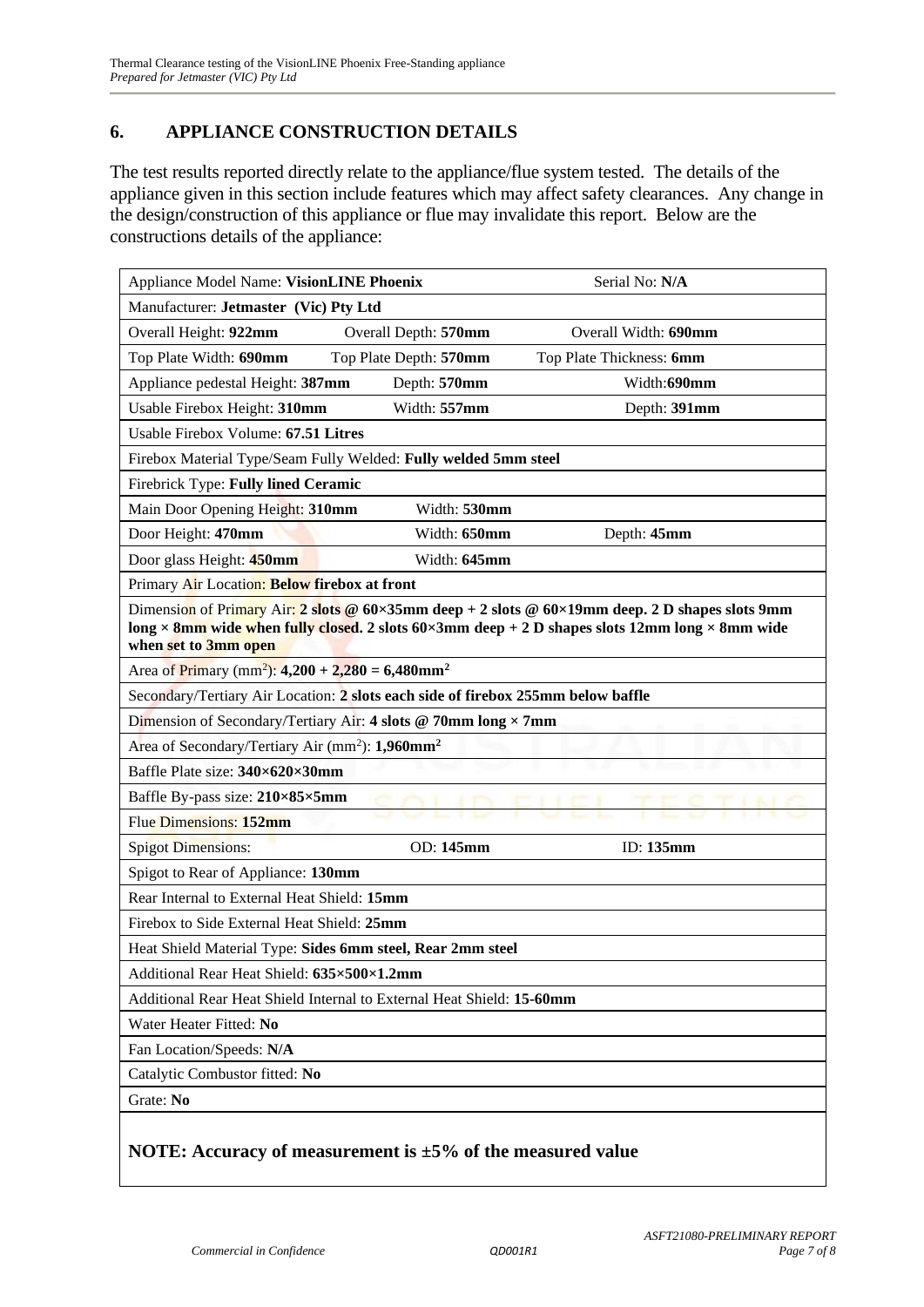#### **7. CONCLUSION**

The VisionLINE Phoenix Free-Standing appliance installed with a VisionLINE Default 6" Flue Kit with 8" decromesh casing, conforms to the requirements of Australian/New Zealand Standard 2918:2018, with respect to floor, ceiling, side wall and rear wall surface temperatures, when tested in the test positions shown in Figure 1 of this report in accordance with Appendix B of AS/NZS2918;2018.